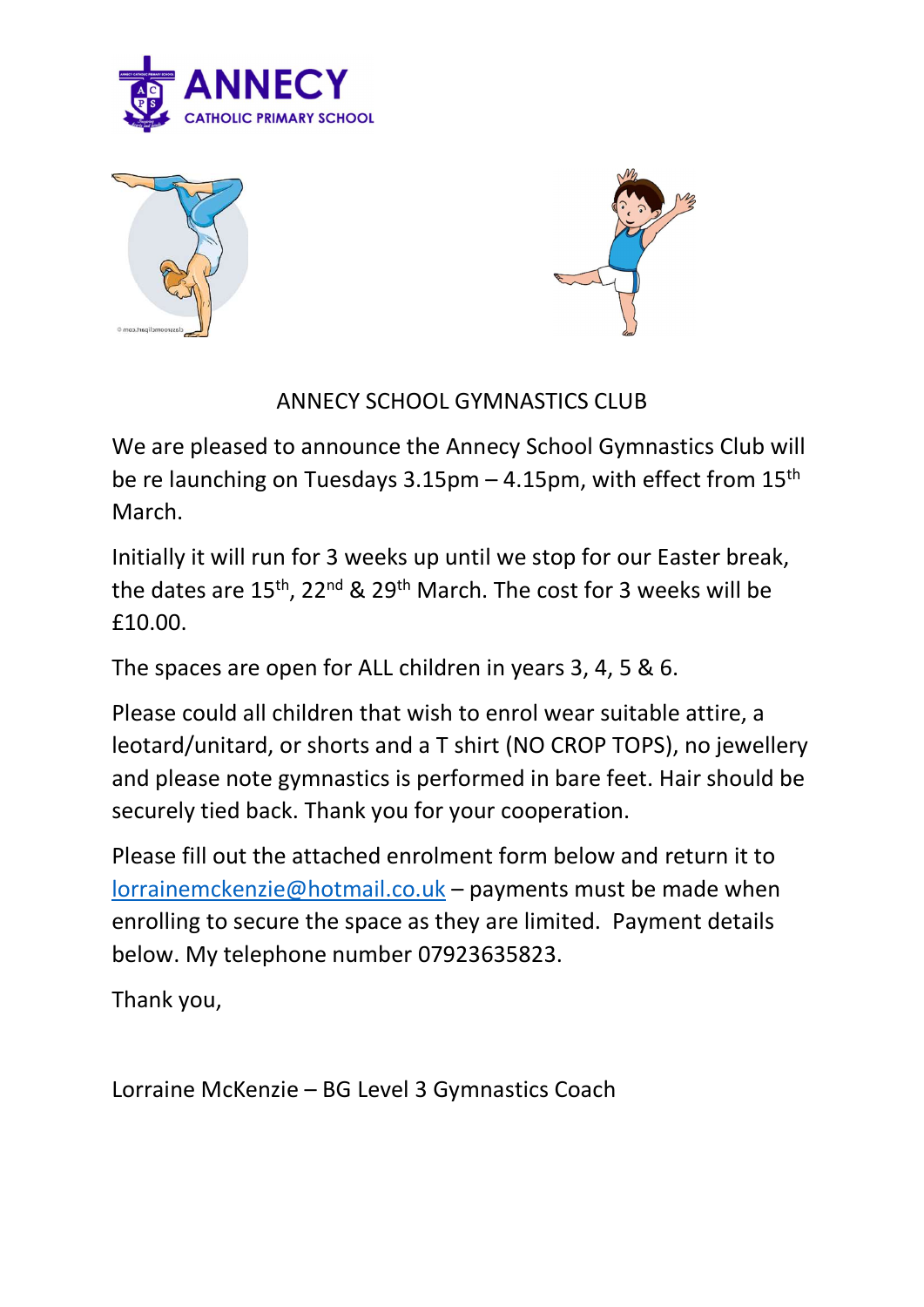

## ANNECY SCHOOL GYMNASTICS CLUB ENROLEMENT FORM

PLEASE MAKE PAYMENTS TO SOUTH COAST SPORTS ACADEMY

BACS DETAILS: sort code 090127 Account No: 87203370. Please put child's name as the reference.

MY CONTACT DETAILS:-

lorrainemckenzie@hotmail.co.uk - mobile 07923635823